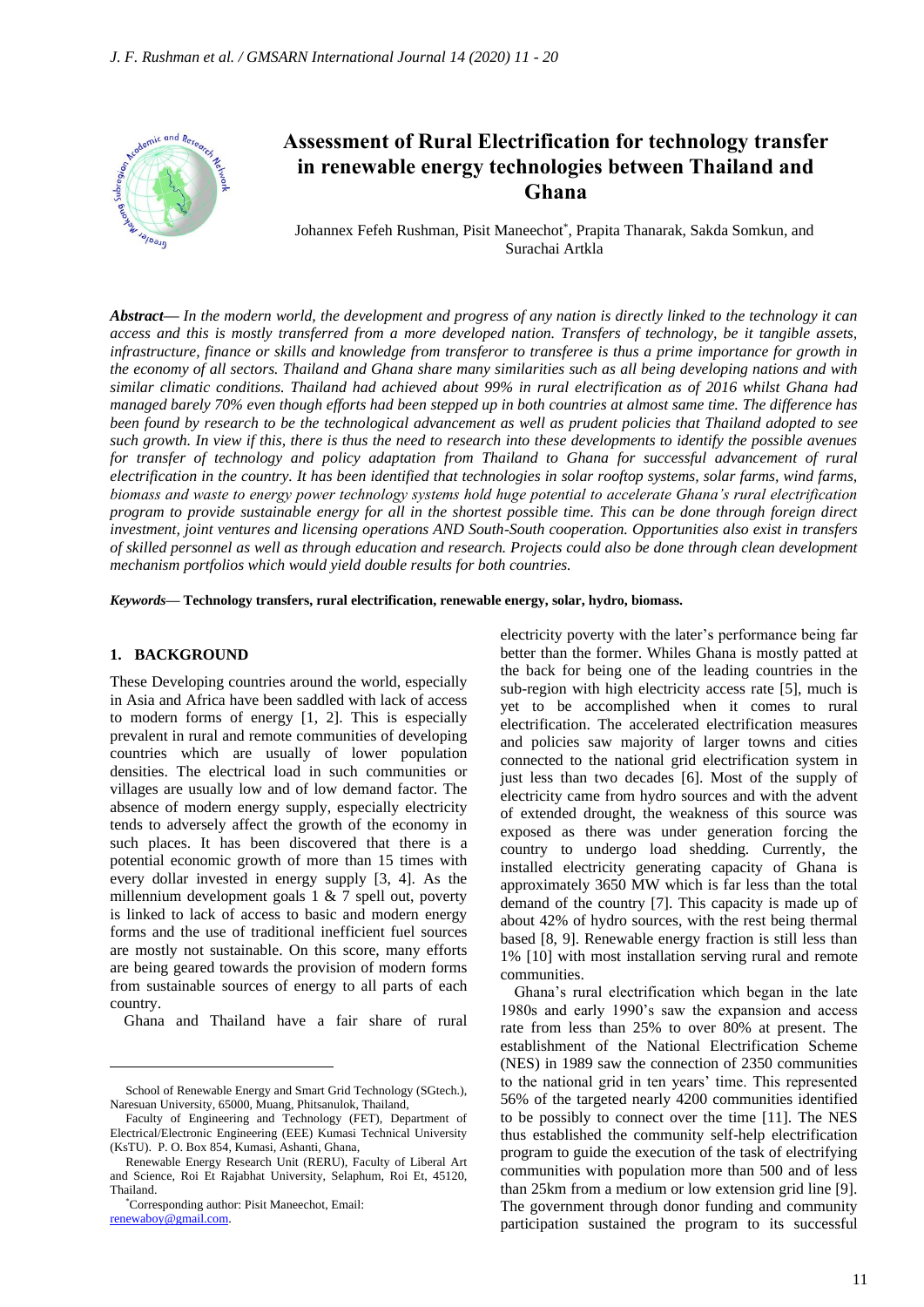implementation. The focus on the grid extension alone by Ghana has resulted in power deficit even though there is high access rate. Ghana suffered from severe power rationing in the years 1997 & 1798, 2003, 2006 & 2007 and from 2011 to 2016 owing to the decrease in water level in the dam and short supply of crude oil for thermal options of power generation [6]. This adversely affected the GDP and the growth rate in 2016 [12].

Thailand on the other hand, has made tremendous effort to achieve an almost 100% national and rural electrification rate throughout the country [13]. The Royal Thai Government through the Electricity Generation Authority of Thailand (EGAT) instituted the National Plan for Thailand Accelerated Rural Electrification in the early 1970 which saw a rapid extension of electricity to all parts of the country [14]. This plan increased rural access rate from 10% in 1972 to more than 99% currently. This targeted people living in rural communities outside the big cities. The number of rural communities electrified in this program amounted to 64,228 by 1996 representing 98% of the entire population of rural communities. This feat was achieved through the government budgetary allocations, and soft loans from foreign and local financial institutions. Between 1977 and 1986, (representing the first two phases of the program) the Provincial Electricity Authority (PEA) is responsible for the program had borrowed and used almost USD 100 million. Cross subsidy, cost recovery and end user contribution helped the PEA to sustain the program and continue with the extension [15].



**Fig. 1. Thailand RE program development (adapted from)[16].**

While bemoaning the low electricity access rate in sub Saharan Africa and Africa in general as well as South-East Asia, it can be seen that Thailand has made a tremendous mark in the electricity sector worth emulating by other countries including Ghana. On this backdrop, this research is being carried out to assess the impact of renewable energy options on rural electrification in Thailand and Ghana and a possible transfer of technologies and adoption of policies between the two countries.

# *1.2 Renewable energy and rural electrification*

In a concerted effort to increase RE penetration in Thailand's energy system to energy security and environmental impact mitigation, the Kingdom of Thailand set a target of 30% RE penetration and reduce GHG emissions by 20-25% by 2030 in the AEDP 2015. The IRENA in its country report called Outlook Report [17] has projected a further increase of 7% by 2036 if pragmatic measures are adopted and this is envisaged to bring a cost saving of more than 1.2 billion USD

annually plus health and environmental gains. Over the years during the implementation of the Accelerated Rural Electrification National Plan Study, much attention was given to the integration of renewables even though majority of supply came from grid extension.

This work is mainly based on the research of literature and author contact and interview with relevant authorities involved in rural electrification in Thailand. The literature was mainly journal articles, policy and project document secured online, in library and concerned institutions. Also, documents and presentations from conferences such as the 4th ASEAN Smart Grid congress, held at SGtech, Naresuan University, Thailand, ICUE, by AIT, Thailand and other relevant resources were used. Thailand's Government policy document on rural electrification and that of Ghana were consulted for information.

# **2. THAILAND RE PROGRAM PARAMETERS**

Successful RE programs around the world have been hinged on policies and technologies and the adoption of certified tested ones from Thailand to Ghana will certainly see the positive progress of like successes in the country. Whiles it has been found out that RE in developing countries, especially South Asia and Africa have been painfully slow; it is more disheartening to realize that it is even slower than the population growth of the rural areas, which is the recipe for worsening poverty rates. Thailand on the other hand, has been largely successful with RE, thanks to the policies and technologies with are worth transferring to other countries like Ghana. As mentioned earlier, the two components that have combined to result in the Thailand success story are the government and institutional policies and adaptable technologies of which are supported by several factors some of which are outlined in the following sections.

# *2.1 Institutional structures*

Thailand in setting the goal to improve rural electrification from 10% in 1971, established or reorientated institutions to oversee and execute the planned program. Whiles the EGAT was strengthened to increase capacity, the PEA was mandated and retooled to embark on the accelerated program. In this regard, the body was made more autonomous with higher degree of independence in connection with the task [13]. Similar arrangement was done by Bangladesh which established a separate Rural Electrification Authority (REA) to oversee the RE initiatives [18]. Similarly, Costa Rica also established Rural Electrification Cooperatives which saw a successful implementation of RE projects in that country. Tunisia on the other hand, delegated RE to Regional Utility Agency to execute its RE programs. Ireland's Rural Electrification Agency had its own budgetary allocations for materials and operations for RE programs and had control of planned activities of which it held itself accountable to its own targets [19].

# *2.2 Leadership*

The successful implementation of any program,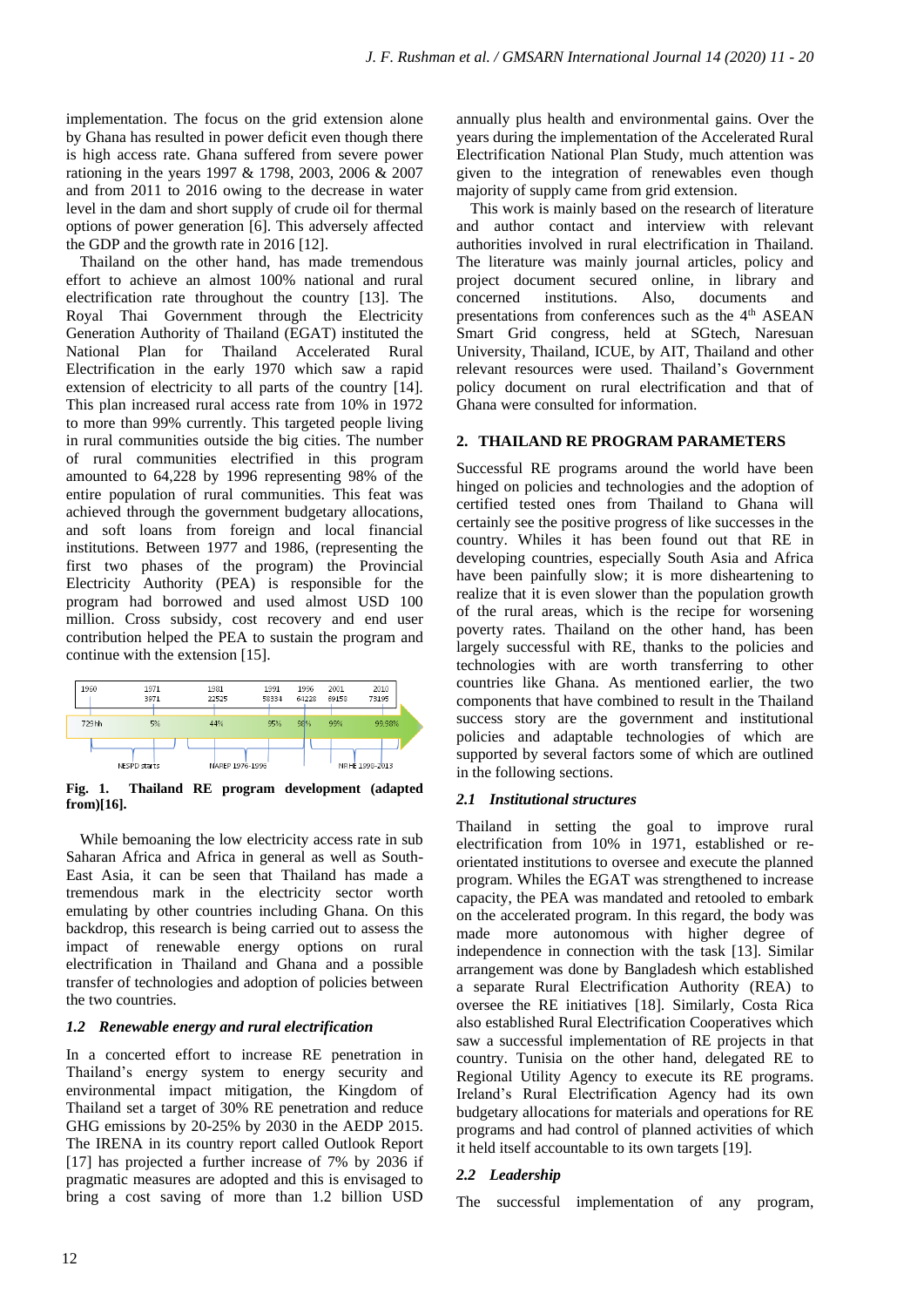including RE largely depends on leadership and personnel or staff. Whilst the institutions are strengthened and given high degree of freedom and flexibility in decision making, the leadership must be dynamic and up to the task [20]. Thailand in deciding the RE program appointed Dr. Chulapongs Chullakesa as the first director at the office of the RE who initiated the RE program from start to finish and later assumed the position of the PEA's governor from 1993-1996 [21, 22]. A stronger supporting staff is thus required in executing the mandate of RE. The leadership should be able to motivate staff to unearth the self-dedication in them to take the task of RE. This experience was seen in Thailand's case as the staff saw themselves as laying the foundation for the future development of the nation. Whiles encouraging and motivating staff, clear career prospects and security should be set and ensured for the reliance and commitment of the staff.

## *2.3 The face of Politics in RE Programs.*

Funding and budgetary allocations sometimes make politicians feel a sense of control over the implementation of RE programs as has been observed in many countries. There is the need thus, to insulate and separate RE programs from political interference in any country and making discussions solely the business of the tasked institutions [23]. The government provides a reporting platform and a guide. With this idea, politicians and local leaders were tasked to raise funds in support of the program, and their benefit is a speedy execution of the program and the provision of power to their constituents even before the scheduled time [22].

#### *2.4 Selection criteria for RE program*

It's been found out that RE programs cannot survive alone without the supporting factors being considered. Factors such as educational, health, water access as well as land security, dwellings of residents, road infrastructure agricultural input and income level, cultural practices [24] among others play significant roles in the success of the implementation of RE programs, less diligent assessment of these factors can spell doom for the program. In undertaking RE program, Costa Rica depended among other factors on population density, commercial development level and electricity demand level to plan and execute the RE program [25]. Thailand on the other hand, used existing business availability, income level of inhabitants, and government's planned near future intrastate in the area to model a numerical ranking for their RE planning [26]. These thus inform the load forecasting approach to determining the demand growth to enable adequate planning. In Thailand's selection model, three broader considerations were then postulated, that is;

1. "Maximizing potential benefits while minimizing project cost.

2. Integrating rural electrification into broader national development strategy.

3. Giving consideration to the social and political requirements of less stable areas" [27].

These considerations then were followed by quantitative and qualitative selection procedures for selecting the communities. The quantitative steps included number of villages in each province and district allocation, as well as the villages ranking which resulted in the number of villages to be electrified under the program at the time. The qualitative assessment involved the settlement pattern, whether dense or scattered, closeness to the distribution network and whether it's already considered in other programs, sure as distributed or off-grid network [28]. The qualitative assessment sought to certain key variables to determining the indexes for the model of selection. These included access of households to private or public source of water supply, lighting and other domestic appliances, as well as water pumping devices for agricultural purpose. Other factors such as cooking fuels used, ratio of students in various level of education, type and period of dwelling construction, baseline power demand data, overall community assessment and agricultural development assessment.

The provincial model for community selection was then computed as follows [28]:

$$
(Si - Sm) \times (0.975 - Dm/_{Sx} - Sm) + Dm = Di
$$
 (1)

$$
\sum_{i=1}^{27} (Di \times Vi) = 9000 \pm 50
$$
 (2)

Out of this model, a district section model was also formulated to rationalize the community level selection, that is:

$$
K = \frac{\sum \text{sivi} - \text{s}m\sum \text{vi}}{\text{s}x - \text{s}m}
$$
 (3)

$$
D = \frac{\sum Ai - DxK}{\sum Vi - K}
$$
 (4)

$$
Ai = Vi \left(\frac{Dx - Dmx(Si - Sm) + Dm}{Sx - Sm}\right)
$$
 (5)

In summary, the above factors and the subsequent criteria resulted in the following factors for community selection for the RE program in Thailand:

- Village ranking for final selection:
- Proximity to the grid
- Accessibility by road
- Village size
- Number of expected customers in first five years
- Potential agricultural and industrial load
- Number of commercial establishments
- Extent of public facilities.

From the foregoing, it can be seen that Thailand developed a sound and pragmatic approach to community selection and took care of prioritization in a flexible manner for effective implementation of RE program. Influential individuals were taken care of in the model to ensure reliable and effective selection.

Similar arrangement was made in the Ghana's electrification program which saw some influential community members contributing to the connection of their communities to the national grid [5]. An example is Mr Paul Addai of Addai Cutlass Company who single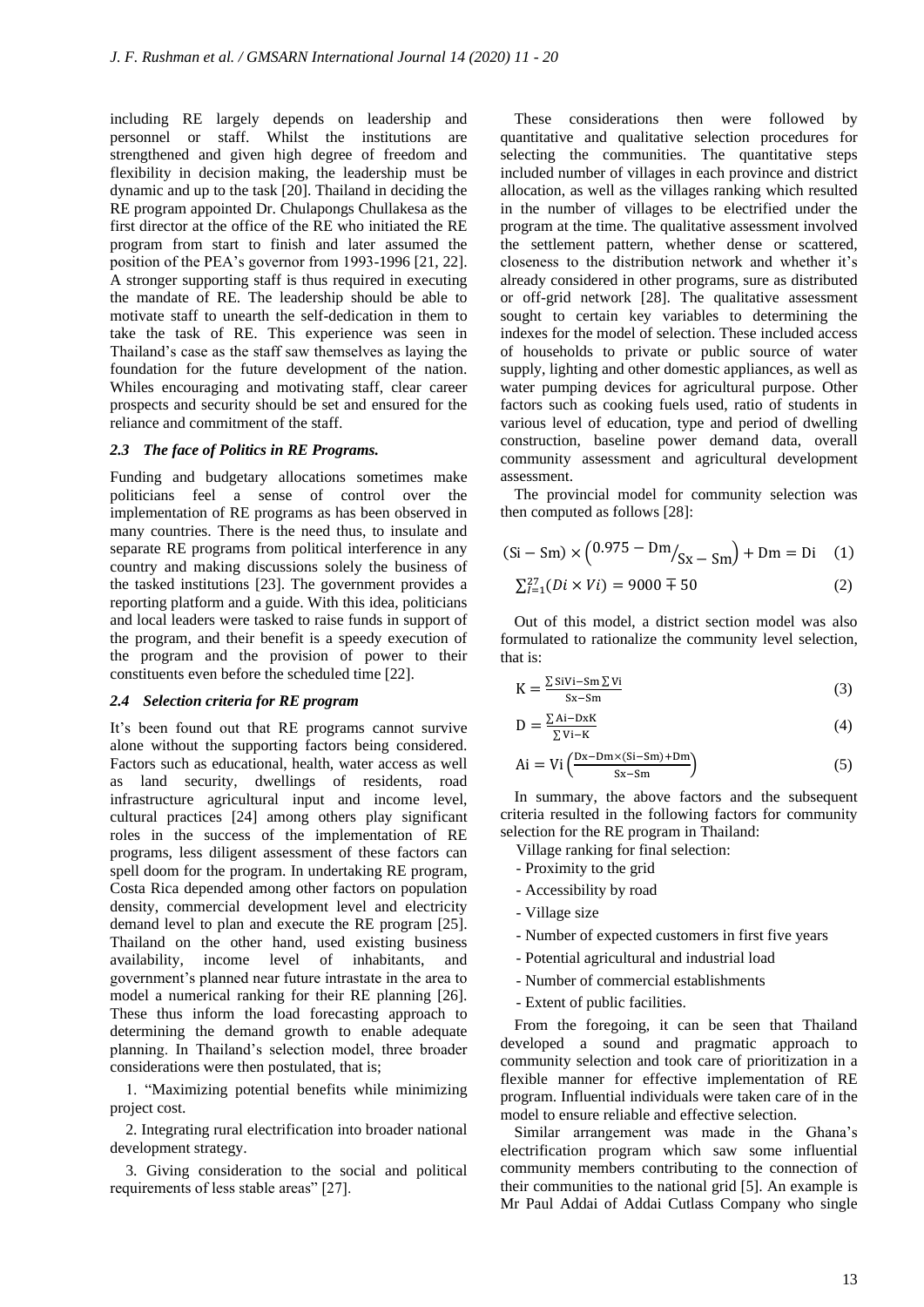handed sponsored the purchase of a step-down transformer and the low-tension distribution concrete poles for the connection of his community, Ntri-Buoho in the Kwabre District of the Ashanti region in 1985 to the national grid. This exposed the once dormant community to both commercial activities and reversing rural-urban migration prevalence.

# *2.5 Costs Recovery*

RE is just like any investment venture in which cost of capital expenditure (CAPEX) as well as operation expenditure (OPEX) must be recovered as well as profit securing some profit margin to be a security for the venture. This factor is very important for the sustenance of the program in every country which if undertaken diligently can align other elements of RE in place. Most RE programs have been found to thrive on subsidies from State or Central Government [29] or both, and when downward adjustment is made to this arrangement, it brings hardship to operators. This can create severe losses that can threaten the very sustenance of the program. Countries that have depended in foreign funding such as loans and grants find it difficult keeping their heads above the waters. The Malawian state power corporation has declined to pursue RE because of the interference of the central government in determining tariffs which the company sees as stifling. Kenyan RE program can barely move on since its source of funding is grants from bilateral donors which is incapable of supporting it [4, 27]. Most successful RE programs had depended on concessionary loans for funding the RE programs. This was the Thailand's option of funding its RE program to its success state now. Despite the flexibility of concessionary loans, they must be redeemed and ventures incapable of this should not access it. Ireland and Costa Rica used government grants and low interest loans from USAID respectively for their RE program [26, 27].

Thailand adopted varied cost recovery mechanisms to

achieve success in its RE program. Among these are, the promotion of productive uses of power. The promotion was geared towards small industrial and commercial use of power in other to enhance payment of bills [22]. Thus, businesses such as already existing and new rice mills were encouraged to use electric motors instead of dieselpowered systems and individual households were encouraged to connect to power grid at the initial stages as in the example of Bolivia program [30]. Also, connection was made affordable at about 800 Baht (less than US\$200) [26] and loans were provided for customers for house wiring for initial connection. Also, community leaders were tasked to distribute application forms and receive deposits for connection. Small to medium businesses like the rice mills were allowed to spread the payment of initial connection over a year and coordinated led to receive loans from banks. This approach increased the initial connection rate and subsequent recovery of cost for the progress of the program. These measures were lacking in the Ghana's program so many households remained unconnected even after an appreciable length of time after electrification.

# *2.6 Tariffs*

As much as cost recovery is of prime importance in RE implementation programs, realistic tariffs need to be considered. Whiles low tariffs lead to under recovery and difficulty of progress, too high tariffs scare potential customers away [31] and result in slow connection rate, preventing cost savings compared to the alternatives used before electrification. A realistic power tariff ensures that the provider is able to supply sustainably the required power that is effective and also reliable. The cooperatives of Costa Rica could make marginal profits on the power charged by the country's regulatory body which is reasonably high enough [32]. These measures are seen as means of reducing barriers to obtaining power supply.

|  | Table 1: FiT of renewable energy source power generation in Thailand and Ghana [33] [34] |  |  |  |  |  |
|--|------------------------------------------------------------------------------------------|--|--|--|--|--|
|  |                                                                                          |  |  |  |  |  |

|                       |                         |                       | <b>THAILAND</b> |                        | <b>GHANA</b>    |
|-----------------------|-------------------------|-----------------------|-----------------|------------------------|-----------------|
| Renewable<br>resource | Category                | Installed capacity/kW | FiT (Baht/kWh)  | Support duration/years | FiT (Cedis/kWh) |
| Solar PV              | Rooftop                 | $0 - 10$              | 6.85            | 25                     |                 |
|                       |                         | 10-250                | 6.4             |                        |                 |
|                       |                         | 250-1000              | 6.01            |                        |                 |
| Solar                 | Comm. Ground<br>mounted | All capacity          | 5.66            |                        | 59.7750         |
| W <sub>2</sub> E      | <b>Integrated Waste</b> | 1000                  | 6.34            | 8                      |                 |
|                       | Disposal                | 1000-3000             | 5.82            | 8                      |                 |
|                       |                         | >3000                 | 5.08            | 8                      |                 |
|                       | Landfill                |                       | 5.6             | 10                     | 69.1225         |
|                       | <b>Biomass</b>          | < 1000                | 5.34            | 20                     | 69.1225         |
|                       |                         | $>1000-3000$          | 4.82            | 20                     |                 |
|                       |                         | >3000                 | 4.24            | 20                     |                 |
| <b>Biogas</b>         | Liquid/solid waste      |                       | 3.76            | 20                     | 69.1225         |
|                       | Energy crops            |                       | 5.34            | 20                     |                 |
| wind                  |                         |                       | 6.06            | 20                     | 65.3529         |
| geothermal            |                         |                       |                 |                        | 46.5817         |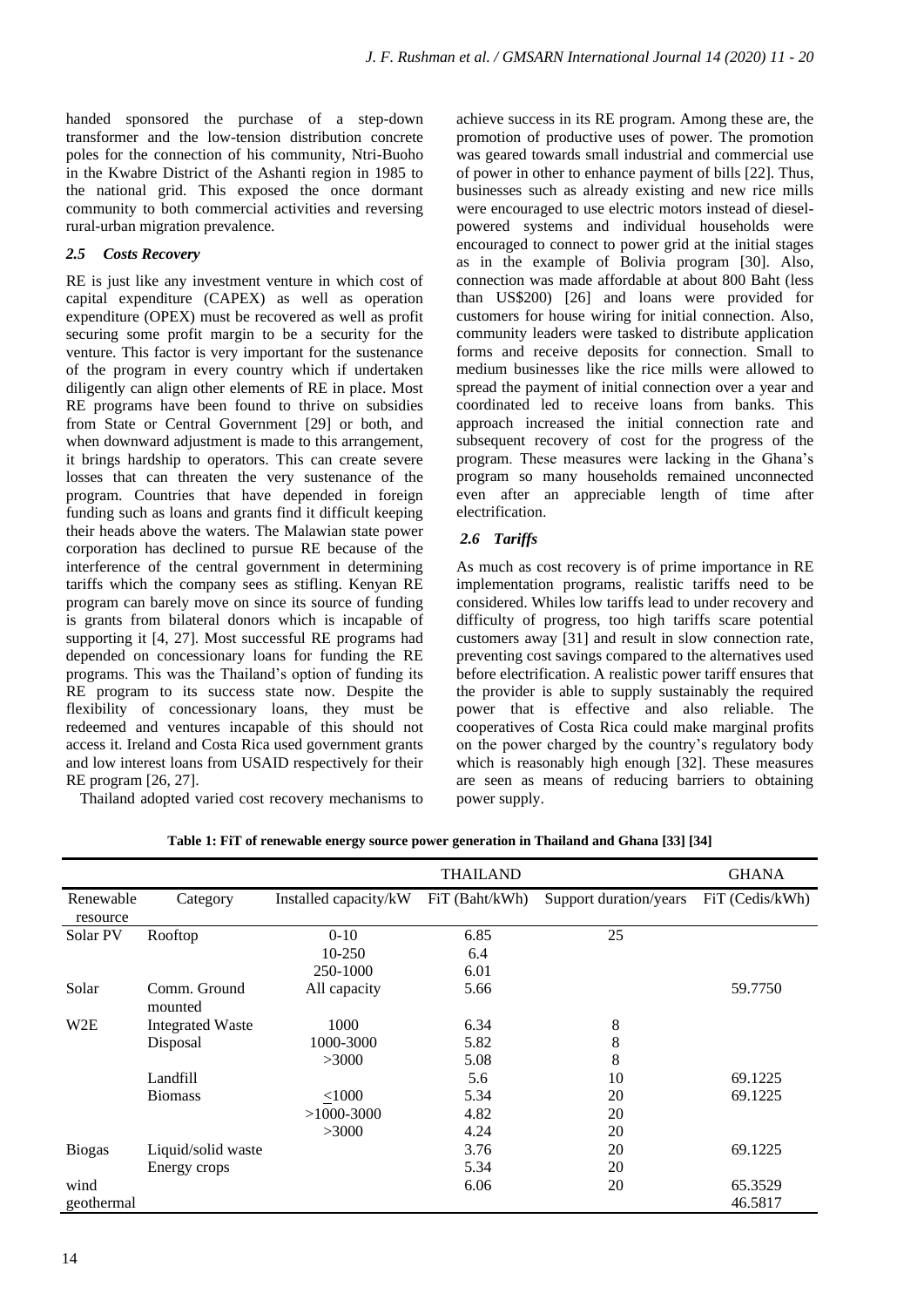Thailand set an attractive FiT for the renewable sector which keeps on attracting new investors to undertake projects in renewables that in the long term helps enhance RE program. Table 1 summarizes the current Fit in Thailand and compares with that of Ghana.

## *2.7 Community participation*

The success or otherwise of a project can largely be determined by the participation and inclusiveness of beneficiary communities in decision making, planning and execution. The involvement of the community gives them a sense of belongingness and ownership of the project which ensures enhanced care and maintenance [35]. Rural electrification committees can promote access rate, education of consumers and even revenue collection after project implementation. In Ghana, community members provided unskilled labor such as tree felling, bush clearing, poles mounting and a host of others for the construction of the system which is seen to speed up execution. Experts from the community can also be drafted into the technical team of work force of the companies to enhance community participation and inclusiveness. Consumer meetings were organized in Bangladesh to explain RE to community members even before implementation. This was means to diffuse tension, rancor, litigations that may arise as a result of construction of facilities to aid for instance, right of way. Thailand used these means to educate and interact with the communities that resulted in the non-payment of right of way and possible property destruction in connection of the construction of RE systems [13] .

#### *2.8 Prudent economic management*

Careful of RE system design has been found to result in cost savings of up to 30% in CAPEX and OPEX. Initial system design must consider several parameters including customer types, area of application and the expected returns on investment. Most rural communities are sparsely populated with low density which usually have low power factor. In such cases, single phase application may just be sufficient since the load growth is not rapid due to rural urban migration. Using system design of more heavily demanded scenarios for such cases results in waste and difficulty of revenue mobilization. Bangladesh, Costa Rica and Philippines adopted the single phase line distribution system as used by the US in the 1930 for its rural electrification [21]. Thailand on the other hand, adopted material standardization for its RE program and also depended on locally made material instead of imported. The procurement cost, material handling and purchasing costs were found to be significantly low compared to other countries. Ghana on the other hand, depended largely on foreign imported materials which placed a lot of financial stress on the program. The country thus became indebted to the donor countries as connection rates were low initially [26].

## **3. TECHNOLOGY OPTIONS FOR EFFECTIVE TRANSFER**

#### *3.1 Grid power system*

Many countries have achieved various degrees of feet in rural electrification and power expansion through the extension of the centralized or decentralized system to all parts of the country. In Thailand's effort in its RE program, the EGAT was strengthened and functioned as semi-autonomous body until it was corporatized as EGAT PLC. They had produced enough energy to sustain the RE program. Thus, the capacity by EGAT was enough for supply to MEA, and PEAs [36]. The liberalization of the power sector in 1991-1992 saw the entrance of independent power producers (IPPs), Small Power Producers, (SPPs), and very small power producers (VSPPs) to produce power and sell to EGAT and for distributed systems [37]. As of September 2018, the total generation capacity of Thailand stood at 42985 MW producing some 136385 GWh of electricity available to EGAT which is made up of both conventional and alternative energy sources. The cumulative generating capacities of various components of Thailand are shown in Figure 2. It can be seen from Figure 2 that there has been consistent growth of capacity in generation since the beginning of the new millennium.



**Fig. 2. Rates of Rural and National electrification in Ghana and Thailand.**

#### *3.2 Renewable energy and distributed systems*

Thailand has a fairly developed renewable energy sector owing to the pragmatic measures adopted to ensure adequate penetration. It is the vision of the Thai government to increase renewable energy electricity generation from the current 7% of to 20% of total capacity. Ghana renewable capacity in the generation mix has been almost insignificant since the implementation of the RE program. At present, there is only one central grid connected RE project which is 2 MW installed capacity which makes the total contribution less than 1%. Though there are other initiatives undertaken to infuse renewables into the electrification in Ghana, there is enormous room for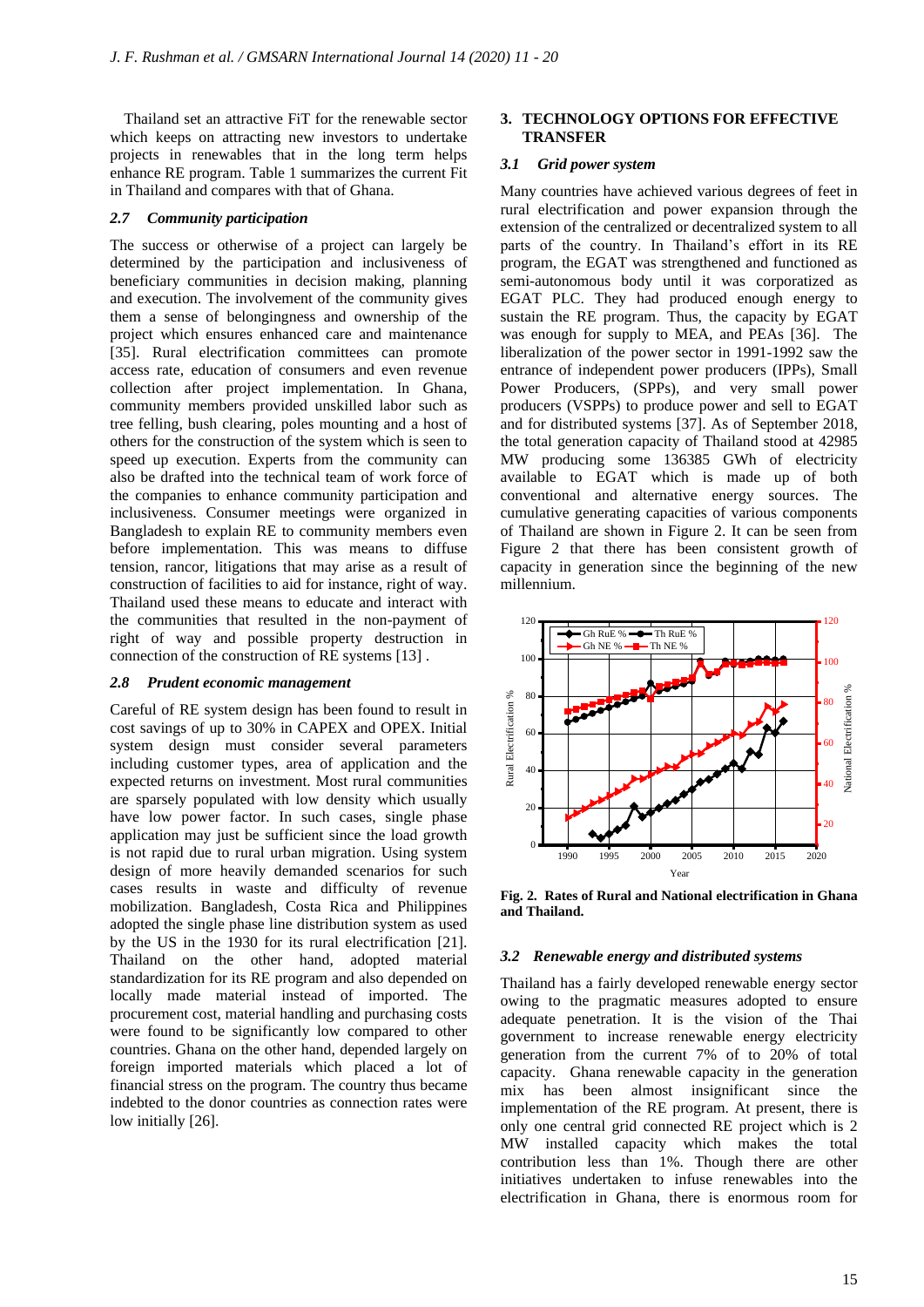improvement and this can happen through transfer of technology in the renewables area from Thailand to Ghana. Ghana shares similar weather and geographical characteristics as Thailand. Table 2 outlines the climatic data of the two countries

**Table 2: Climatic characteristics of Thailand and Ghana**

| Climate Parameter                                  | Thailand | Ghana |
|----------------------------------------------------|----------|-------|
| Daily solar<br>irradiation/KWhm <sup>-2</sup> /day | 5.13     | 4.37  |
| Wind speed/ $m^{-1}$                               | 2.9      | 2.0   |
| Temperature/ ${}^{0}C$                             | 28.7     | 26    |
| Relative humidity                                  | 73.0     | 76.9  |
| Pressure                                           | 98       | 99.9  |

From Table 2, it can be seen that the 2 countries have almost similar weather data of which renewables in these areas can well be implemented or technology in Thailand can easily be transferred to Ghana. Thailand has strengthened its industrial sector, attracting investors into the manufacturing of components of renewable energy systems. Large solar and wind manufacturing companies are producing and installing systems to support the renewable energy industry [40]. Many small and large companies are producing electricity from solar and wind that is fed into the grid and managed by EGAT [41]. Many isolated grids and individual rooftops systems are also helping communities that are difficult to be connected to the central grid, be it island or mountainous communities such as Kho Bolon Don, an island in the Satun Province in the Andaman Sea of Thailand [42]. These individual grids and projects are also helping the RE program.

Several Biomass projects are also undertaken in Thailand to generate electricity for RE. These projects are in the area of co-generation, waste to energy and biogas projects. It's been identified by research that several universities and institutions have conducted extensive research into the use of bio-resources for power and energy generation [43]. Chulalongkorn University was found to have conducted the highest number of research into ethanol production, biodiesel by Prince of Songkla, Chulalongkorn and Kasetsart Universities, Biomass by King Mongkut University of Technology, Naresuan University Kasetsart and Chulalongkorn Universities. Chiangmai University conducted the highest research in Biogas systems with Kasetsart and King Mongkut Universities making significant researches. These efforts have resulted in the trials and implementation of several Bio-resources power systems in Thailand, making tremendous contributions in that energy situation in the country. The Ministry of Energy documented that the total capacities of biomass power system were 611.76, 830.72, 1189.29 and 94.83 MW in the North, Central, Northeast and South respectively [43]. These have boosted the countries efforts in integrating alternative renewable resources in

their power and energy systems.

Ghana's vegetation is rich in biomass and farm activities also produce large volumes of wastes which can be used with the right technologies to produce electricity especially for RE. Besides few larger companies such as BOPP, Juaben Mills, that produce some amount of electricity from their wastes, most biomass resources are mostly discarded, rotting and polluting the environment with GHG. There is much resources to be harnessed for power production to support the RE program. In all, the government of Ghana has earmarked 200-300 MW of medium to small hydro projects, 150-300 wind power systems, 50-100 MW Biomass and Waste to energy, 50-100 MW solar systems, 30-50 MW distributed connected to grid system in all aspects of renewables to achieve its 10% penetration of renewables in the generation mix [10, 11].

The department of alternative energy development and efficiency in Thailand has identified about 43 SHPs presently generating various capacities for grid connection and distributed systems. Most of these can be located in the northern part of Thailand where there is mountainous terrain and water bodies. Ghana, according to the renewables energy assessment reports, has 1245.2 MW potential for SHPs [44] of which there is no installed capacity currently. These numerous resources can be located along the Black Volta River basin, (about 55%), Pra River, White Volta, Tano River and the Oti River basins [45]. There are identified cascade locations along these rivers with enormous potential for SHPs.



**Fig. 3. Electric power generating capacity growth of Thailand Source: MoE, Thailand [38].**

# *3.3 Models of technology transfer*

Technology transfer usually occurs between developed and developing countries where the developed (Transferor) transfers to the less developed (transferee). The modes or channels through which these can happen occur includes commercial mode; in which physical or tangible assets, liquidity or entities can be traded and non-commercial, which mostly involves knowledge and skills [46].

#### *3.4 Foreign Direct Investment*

Public and private companies and institutions can take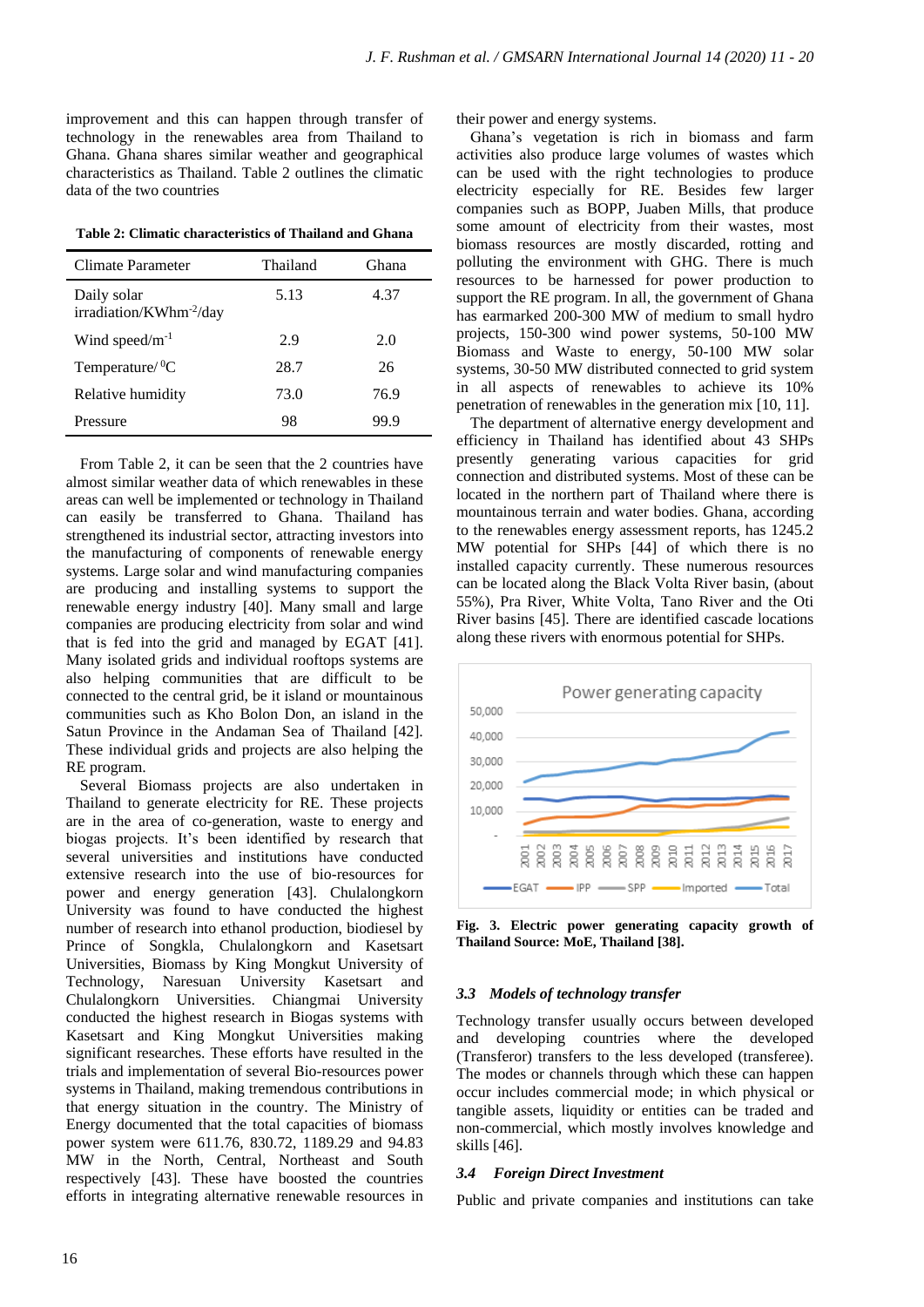the advantage of the enabling environment prevailing in Ghana to set up power systems to provide electricity to feed the system. Various resources exist for the installation of solar farms, wind farms; waste to energy systems to take advantage of the large municipal wastes generated each day to produce electricity. The many potential mini and micro hydro sites identified could be explored by companies in Thailand to produce power for the communities' power needs. These can happen through foreign direct investment, (FDI), joint venture, Build-Operate and Maintain (BOM) or Build-Operate and Transfer (BOT) basis [46, 47]. They can also operate through local subsidiaries to establish the power systems in the renewable sector. The already existing small companies can be retooled and revamped to increase their capacities through provision of materials, injection of capital and joint operation and execution of power projects. In delivering a good return on investment to the foreign companies in Thailand, Ghana can also apart from the power security, enjoy recruitment of the local labour force and the creation of opportunities for the job markets to reduce unemployment, cross transfers of liquidity, technological and managerial skills as well as improvements in R&D for research institutions. In the same arrangement, licencing opportunities that may arise will benefit both countries by opening the frontiers of the markets for energy and other auxiliary sectors of the economy. International subcontracting and turnkey contracts can also benefit both countries where experience gained in executing these RE projects can be reinjected in local industries.

Besides the transfer of tangible assets and skills for the improvement of RE opportunities, the transfer and development of local education, institution and R&D is of utmost importance on technology transfer [48]. Many academic, professional and research institutions exist in Ghana who are engaging in various researches into the sustainable development of the Ghana energy sector. Institutions such as Kumasi Technical University, (KsTU), Kwame Nkrumah University of Science and Technology, (KNUST), Koforidua Technical University and a host of others are making modest innovations and knowledge are being churned out day by day, but they mostly lack capacity. The government of Ghana's budget for R&D is woefully inadequate to resources these bodies to undertake challenging and competitive research and innovations. This stifling constraint in terms of finance and infrastructure impede growth in research in energy matters. Thailand has several institutions dedicated to research in energy systems and are making progress with the support of the government and agencies. Naresuan University's Renewable and Smart Grid Technology, (SGtech), the first of its kind in the region is dedicated into the research of renewable energy technology and the application of these to make 'Smart Life". Other research institution and universities are well resourced to stand up to the task of exploring opportunities for sustainable energy and enhanced RE program for Thailand. Institutions in Ghana can thus collaborate with those in Thailand to engage in exchange of technology, staff, students and researchers to transfer lacking technology and skills into the country for onward

application in the energy industry [48]. In doing so the frontiers of research will be wide open and a seemingly limitless infrastructural and material base made available to researchers to explore.

# *3.5 Clean Development Mechanisms (CDM) for technology transfer*

The awareness of climate change issues prompted the adoption of the Kyoto Protocol of which Ghana and Thailand are all signatories and have rectified accordingly. There are several successful projects undertaken in Thailand in line with the CDM mechanism, with the aim of reducing GHGs and also ensuring the security of the energy in Thailand. Countries making impacts in CDM portfolios include China, India, Brazil, Chile, Colombia, Indonesia, Israel, Malaysia, Mexico, Peru, South Africa, South Korea, Thailand and Vietnam. In sub-Saharan Africa, Kenya, Rwanda, Senegal and Uganda have various degrees of portfolios in CDM projects, targeting efficiency in household energy usage [49]. Market exists in household energy efficiency, industry and agriculture and forestry, which can bring projects that, can accelerate RE programs. In biomass energy, opportunities exist for the use of agricultural residue from farming activities such as solid wastes from oil palm industry, poultry and livestock wastes to generate power for feeding into grid or as distributed system. Inefficient domestic and small industrial lighting and other energy use can be used to institute projects in Ghana that can take up a CDM portfolio. Alternative fuel use for the numerous fleets of cars and trucks such as biodiesel and bioethanol and their blends can attract a CDM portfolio in Ghana. Mini and Micro hydro potential in Ghana, million tonnes of landfills, municipal solid and liquid wastes methane flaring and power generation projects can be used for CDM financing that will boost the power generating capacity in Ghana to improve RE development.

## *3.6 Transfer and Adaptation of policies for RE development.*

The availability of physical assets and installation can only work the in the regime of good policy framework and program action plans. Despite the numerous policies and acts of parliament in Ghana, the expected development in the renewable energy sector and the power system as a whole has not achieved the needed results [50]. Thailand achieved success though prudent policies and programs, such as a comprehensive feed-intariff. There is a careful breakdown of FiTs for all categories of renewables and for various capacities as well as geographical consideration as shown early on in Table 1. The action plans for Thailand's power program such as the Reconnaissance Study to assess the readiness of relevant parties to the participating members, the prefeasibility studies of the National Plan for Thailand Accelerated Rural Electrification (AEDP) 2012-2021, Power Development Plan (PDP) 2020, Renewable Energy Development Plan (REDP) 2008-2022 [50] have all been worth of emulation. In collaboration with various institutions such as Ministry of Energy and Power, Energy Commission (EC), Volta River Authority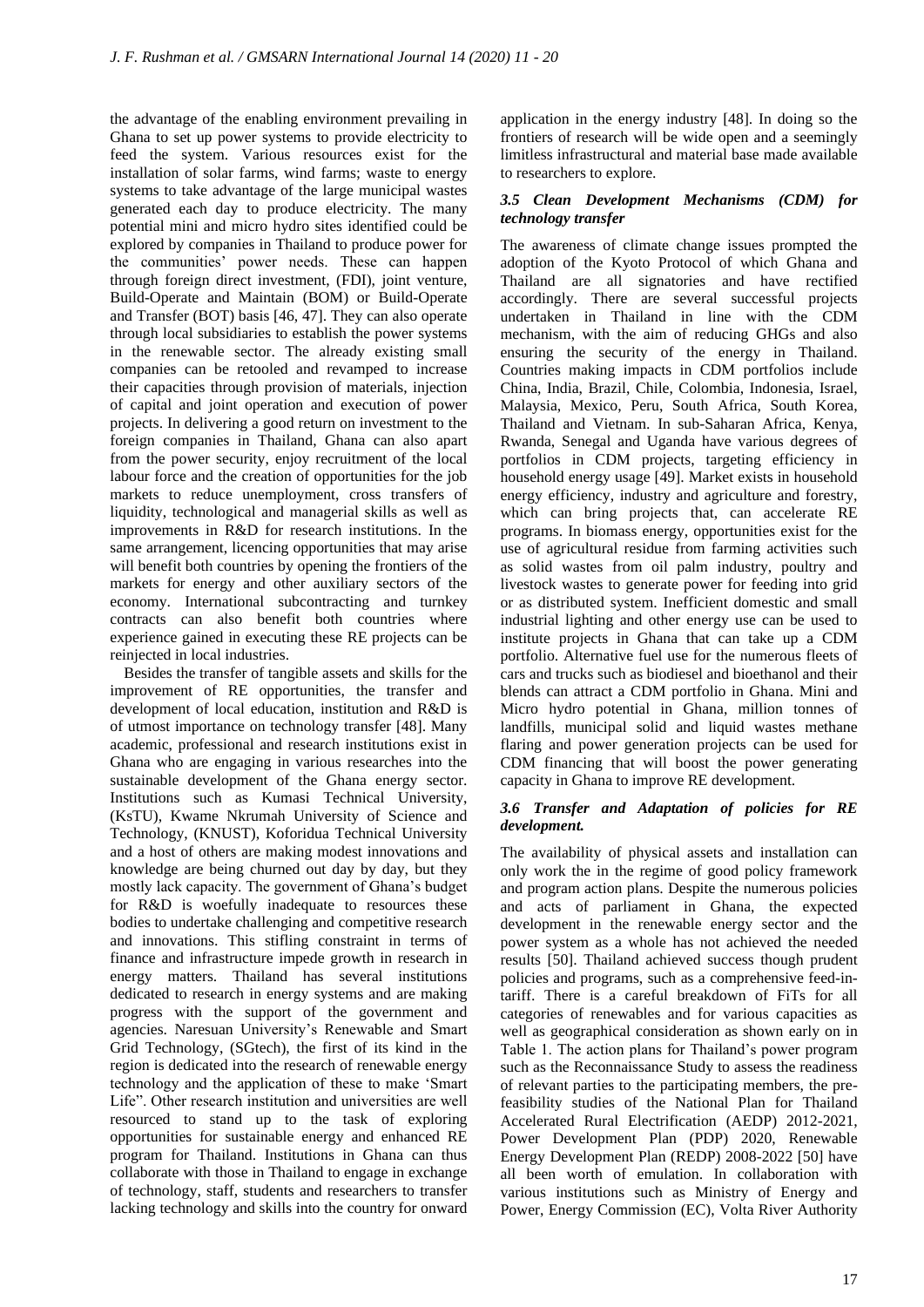(VRA), Electricity Company of Ghana (ECG), Ghana can adopt these comprehensive policies into the system and the reorientation of the institutions involved in power system and the RE programs.

# **4. CONCLUSION**

As of March 2012, Thailand RE program had connected 73348 villages out of 73360 representing 99.98% which was started from a humble beginning of 10% in 1972. Ghana has its nationwide electrification a little more than 80% with rural electrification well below 70%. Renewable energy penetration in power generation is also less than 1% yet renewable resources match that of Thailand. Thailand's success has been achieved through a 4-staged policy program instituted and executed locally, largely with local resources. Technology, logistics financial support had been locally engineered to a successful achievement of targets set. Despite Thailand being part of developing Asia and are associated with low access to electricity rate, especially, the rural sector, they stand out of the multitude. Ghana on the other hand has achieved fairly successful in electrification as compared with other nation in its subregion, but much more is left to be achieved. Rural electrification is still low compared with urban statistics and the quality of service is lower even for the urban. There abound some 100 MW of untapped solar potential in Ghana which when harnessed can contribute to RE significantly.

Technologies lie in solar rooftops, solar farms and small systems, as well as concentrating collectors for electric power generation for rural electrification. Wind energy potential of about 3300 MW exist along the coast of Ghana and along the Ghana-Togo range that can supply more than 8000 GWh of power for RE program. Large volumes of agricultural and forest wastes as well as municipal solid and liquid wastes are available to be converted with appropriate technology to produce power to be injected into the grid for extension to all parts of the country. Technologies include biogas plant and power generation systems, landfill gas processing systems, solid waste co-generation power plants as well as modern biomass power plants.

Several researches have identified other renewable resources such as tidal, wave, ocean thermal as well as geothermal opportunities exploitable for power generation in Ghana. Thailand has demonstrated the capacities in all these field requirement and transfer of the logistical assets, technology know-how and other resources to Ghana can help achieve such feet in RE as Thailand have.

#### **ACKNOWLEDGEMENTS**

The authors thank the following institutions for support in various ways: Naresuan University and Renewable Energy and Smart Grid Technology (SGtech.) for student support through international scholarship program, Kumasi Technical University for Staff development program through stall study-leave of.

#### **NOMENCLATURE**

| <b>NES</b>   | National Electrification Scheme            |
|--------------|--------------------------------------------|
| <b>GHG</b>   | Green House Gas                            |
| <b>AEDP</b>  | <b>Alternative Energy Development Plan</b> |
| <b>RE</b>    | Rural Electrification                      |
| <b>REA</b>   | Rural Electrification Authority            |
| <b>PEA</b>   | <b>Provincial Electricity Authority</b>    |
| <b>EGAT</b>  | <b>Electricity Generating Authority</b>    |
| <b>OPEX</b>  | <b>Operational Expenditure</b>             |
| <b>CAPEX</b> | Capital Expenditure                        |
| <b>IPP</b>   | <b>Independent Power Producer</b>          |
| <b>SPP</b>   | <b>Small Power Producer</b>                |
| <b>VSPP</b>  | Very Small Power Producers                 |
| MoE          | Ministry of Energy                         |
| <b>SHP</b>   | Small Hydro Power                          |
| <b>FDI</b>   | Foreign Direct Investment                  |
| <b>CDM</b>   | Lean Development Mechanism                 |
| <b>PDP</b>   | Power Development Plan                     |
| EC           | <b>Energy Commission</b>                   |
| <b>VRA</b>   | Volta River Authority                      |
|              |                                            |

#### **REFERENCES**

- [1] Gauri, S., Safiatou, A. N., and Sokona, M. Y., "Ghana renewables readiness assessment," IRENA 2015.
- [2] Gauri, S., Kavita, R., Sokona, M. Y., and Diala, H., "renewables readiness assessment: design to action," IRENA 2013.
- [3] Conti, J., Holtberg, P., Diefenderfer, J., LaRose, A., Turnure, J. T., and Westfall, L., "International energy outlook 2016 with projections to 2040," USDOE Energy Information Administration (EIA), Washington, DC (United States). Office of Energy Analysis2016.
- [4] Outlook, A. E. 2014. A focus on energy prospects in Sub-Saharan Africa. *International Energy Agency IEA,*
- [5] Abavana, C. G. 2010. Electricity access progress in Ghana. *Ghana: Noxie Consult,*
- [6] Sakah, M., Diawuo, F. A., Katzenbach, R., and Gyamfi, S. 2017. Towards a sustainable electrification in Ghana: A review of renewable energy deployment policies. *Renewable and Sustainable Energy Reviews,* vol. 79, pp. 544-557.
- [7] Fritsch, J. and Poudineh, R. 2016. Gas-to-power market and investment incentive for enhancing generation capacity: An analysis of Ghana's electricity sector. *Energy Policy,* vol. 92, pp. 92- 101.
- [8] Ahmed, A. and Gong, J. 2017. Assessment of the Electricity Generation Mix in Ghana: the Potential of Renewable Energy. ed.
- [9] Kumi, E. N. 2017. The electricity situation in Ghana: Challenges and opportunities. Center for Global Development Washington, DC.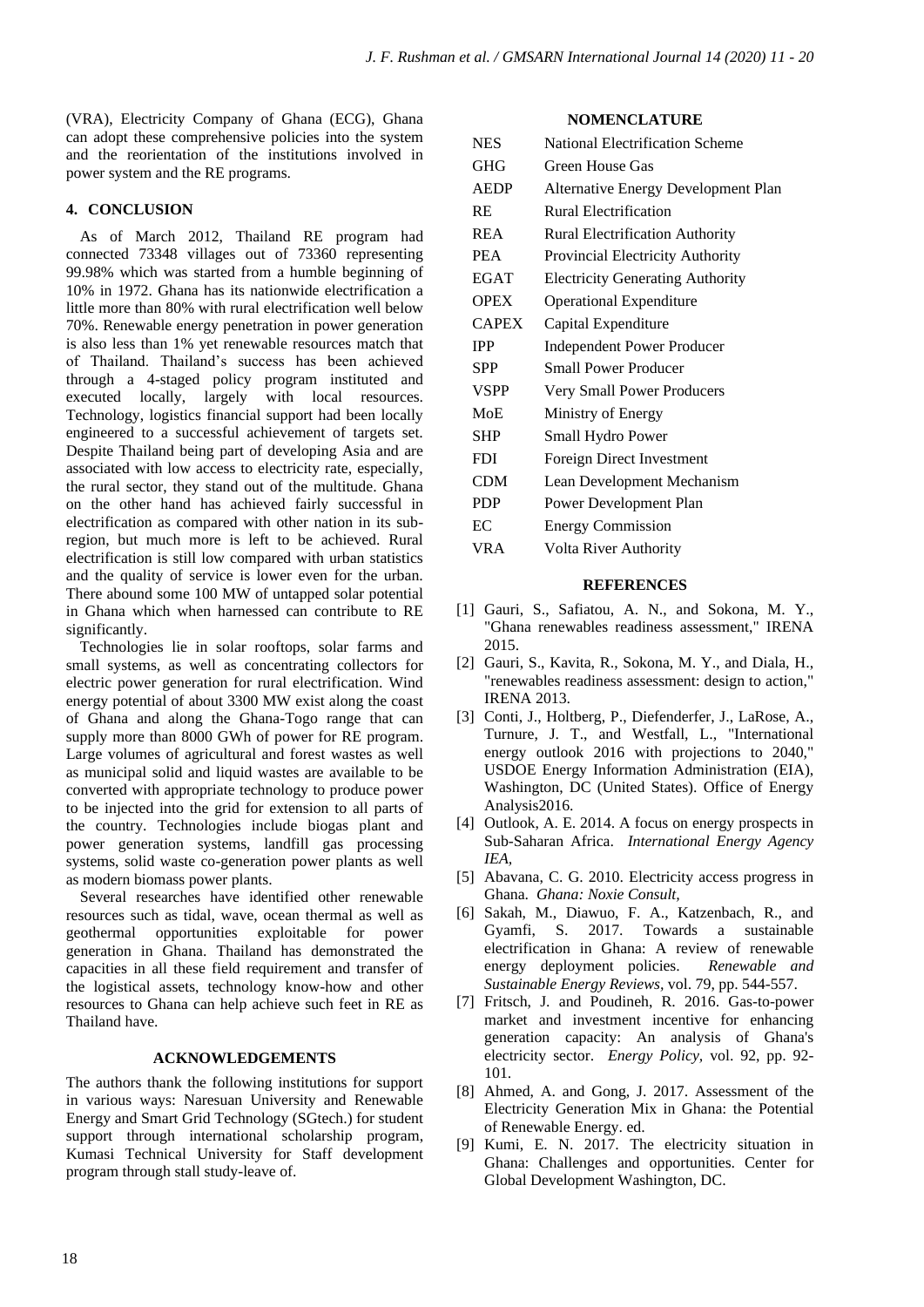- [10]Asumadu-Sarkodie, S. and Owusu, P. A. 2016. A review of Ghana's solar energy potential. *Aims Energy,* vol. 4, pp. 675-696.
- [11]Gyamfi, S., Modjinou, M., and Djordjevic, S. 2015. Improving electricity supply security in Ghana— The potential of renewable energy. *Renewable and sustainable energy reviews,* vol. 43, pp. 1035-1045.
- [12]Alhassan, A.-R. S. Electricity generation and economic growth in Ghana. University of Cape Coast, 2017.
- [13] Smits, M., 2018. "Situating electrification: Examples of infrastructure-practice dynamics from Thailand and Laos. in *Infrastructures in Practice*, ed Routledge, pp. 38-47.
- [14] Trotter, P. A. 2016. Rural electrification, electrification inequality and democratic institutions in sub-Saharan Africa. *Energy for Sustainable Development,* vol. 34, pp. 111-129.
- [15]Krueasuk, W., Bhasaputra, P., Pattaraprakorn, W., and Nirukkanaporn, S. 2015. Renewable Energy for Rural Electrification in Thailand: A Case Study of Solar PV Rooftop Project. *GMSARN International Journal,* p. 51.
- [16]Chimres, N. and Wongwises, S. 2016. Critical review of the current status of solar energy in Thailand. *Renewable and Sustainable Energy Reviews,* vol. 58, pp. 198-207.
- [17]IRENA. 2017. Energy REthinking -Accelerating the global energy transformation. *International Renewable Energy Agency (IRENA). Abu Dhabi,*
- [18] Mallett, A. 2007. Social acceptance of renewable energy innovations: The role of technology cooperation in urban Mexico. *Energy Policy,* vol. 35, pp. 2790-2798.
- [19]Hentschel, M., Ketter, W., and Collins, J. 2018. Renewable energy cooperatives: Facilitating the energy transition at the Port of Rotterdam. *Energy Policy,* vol. 121, pp. 61-69. 2018/10/01/.
- [20]Suzuki, M. 2015. Identifying roles of international institutions in clean energy technology innovation and diffusion in the developing countries: matching barriers with roles of the institutions. *Journal of Cleaner Production,* vol. 98, pp. 229-240.
- [21]Barnes, D. and Foley, G. 2004. Rural electrification in the developing world: a summary of lessons from successful programs. *Joint UNDP/World Bank Energy Sector Management Assistance Program (ESMAP), World Bank, Washington, DC,*
- [22]Vechasart, R. and Suttisom, S., "Rural Electrification in Thailand: Policy and Implementation," Provincial Electricity Authority2014.
- [23]Ahlborg, H., Boräng, F., Jagers, S. C., and Söderholm, P. 2015. Provision of electricity to African households: The importance of democracy and institutional quality. *Energy Policy,* vol. 87, pp. 125-135.
- [24]Mishra, P. and Behera, B. 2016. Socio-economic and environmental implications of solar electrification: Experience of rural Odisha. *Renewable and Sustainable Energy Reviews,* vol. 56, pp. 953-964.
- [25]Madriz-Vargas, R., Bruce, A., Watt, M., and Rojas, Y. A., Energy with development: 50-years experience of community-driven rural electrification and future challenges for COOPEGUANACASTE in Costa Rica.
- [26]Chullakesa, C. 1992. Rural electrification in Thailand. *Rural Electrification Guidebook for Asia and,* pp. 439-454.
- [27]Barnes, D. F. 2011. Effective solutions for rural electrification in developing countries: Lessons from successful programs. *Current Opinion in Environmental Sustainability,* vol. 3, pp. 260-264.
- [28]Shrestha, R. M., Kumar, S., Sharma, S., and Todoc, M. J. 2004. Institutional reforms and electricity access: Lessons from Bangladesh and Thailand. *Energy for Sustainable Development,* vol. 8, pp. 41- 53.
- [29] da Silveira Bezerra, P. B., Callegari, C. L., Ribas, A., Lucena, A. F., Portugal-Pereira, J., Koberle, A.*, et al.* 2017. The power of light: socio-economic and environmental implications of a rural electrification program in Brazil. *Environmental Research Letters,*  vol. 12, p. 095004.
- [30]Ålund, A. 2017. Rural Electrification and Societal Impacts on Future Energy Demand in Bolivia: A Case Study in an Altiplano Community. ed.
- [31]Williams, N. J., Jaramillo, P., and Taneja, J. 2018. An investment risk assessment of microgrid utilities for rural electrification using the stochastic technoeconomic microgrid model: A case study in Rwanda. *Energy for Sustainable Development,* vol. 42, pp. 87-96.
- [32]Ranganathan, V. 1993. Rural electrification revisited. *Energy Policy,* vol. 21, pp. 142-151.
- [33] Tongsopit, S. 2015. Thailand's feed-in tariff for residential rooftop solar PV systems: Progress so far. *Energy for Sustainable Development,* vol. 29, pp. 127-134.
- [34]Barnes, D. F., 2010. "The Challenge of Rural Electrification. in *The Challenge of Rural Electrification*, ed Routledge, pp. 21-37.
- [35]Bronwyn, J., "Community participation in rural electrification: Community-based organisations for operation, maintenance and administration in rural electrification," University of Cape Town1998.
- [36]Ministry of Energy- Thailand. 2015. Thailand Power Development Plan. T. Ministry of Energy, Ed., ed. Bangkok.
- [37]Delina, L. L. 2018. Whose and what futures? Navigating the contested coproduction of Thailand's energy sociotechnical imaginaries. *Energy research & social science,* vol. 35, pp. 48-56.
- [38]Ministry of Energy, T. EPPO-Energy Statistics [Online]. Available: [http://www.](http://www/)eppo.go.th /index.php/en/
- [39]RETSCREEN Expert. Global Meteolorogigal Data [Online]. Available: <http://www.retscreen.net/ang> /home.php
- [40]Tongsopit, S., Kittner, N., Chang, Y., Aksornkij, A., and Wangjiraniran, W. 2016. Energy security in ASEAN: A quantitative approach for sustainable energy policy. *Energy policy,* vol. 90, pp. 60-72.